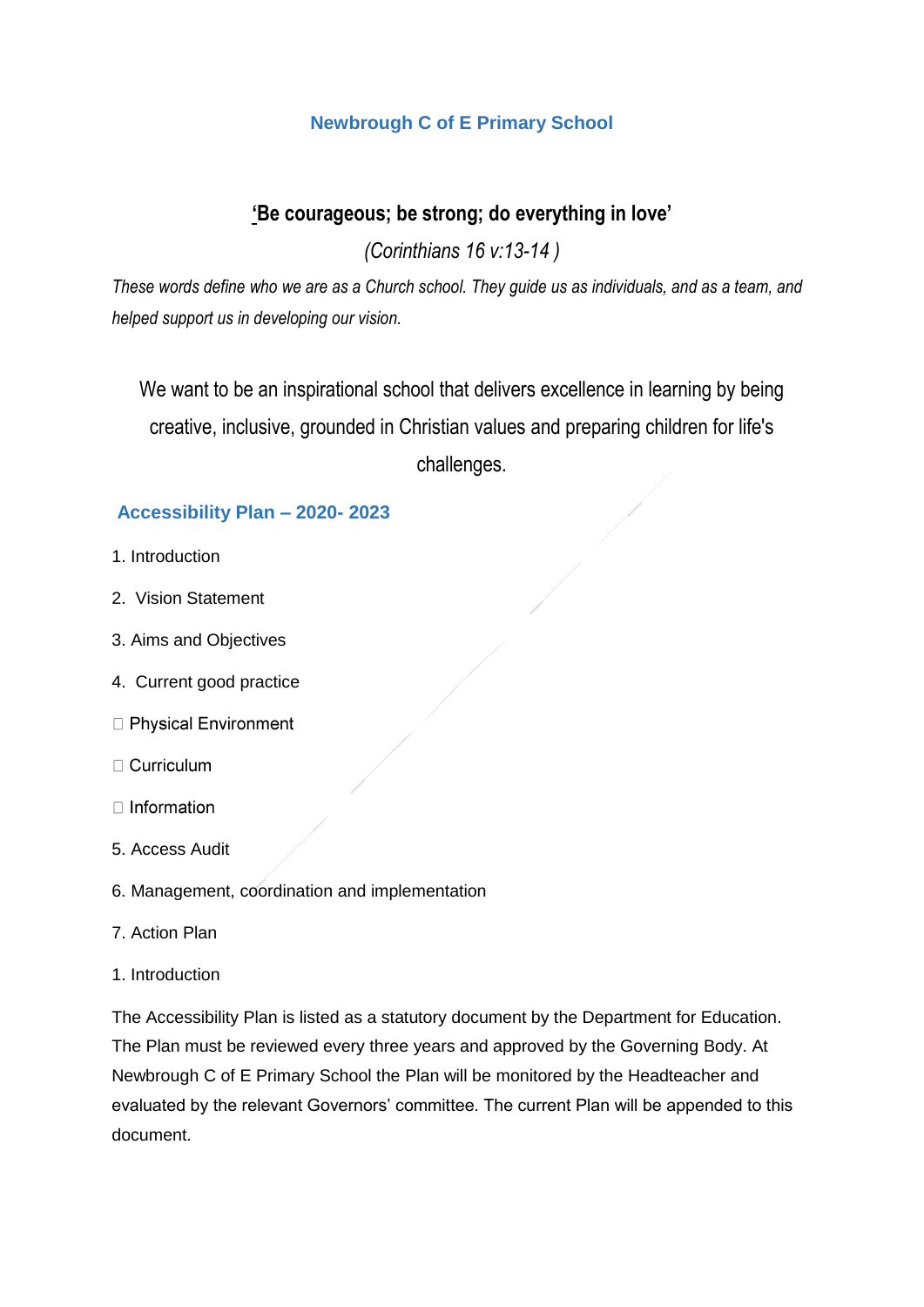This Accessibility Plan has been developed and drawn up in consultation with pupils, parents, staff and governors of the school. Other outside agencies and specialists have also been consulted. The document will be used to inform other school planning documents and policies. Progress and outcomes will be reported upon annually.

#### 2. Vision Statement

At Newbrough C of E Primary School, we are committed to providing an environment that values and includes all pupils, staff, parents and visitors regardless of their education, physical, sensory, social, spiritual, emotional and cultural needs. We are committed to taking positive action in the spirit of the Equality Act 2010 with regard to disability and to developing a culture of inclusion, support and awareness within the school.

The School Accessibility Plan relates to the key aspects of physical environment, curriculum and written information.

It shows how access is to be improved for disabled pupils, staff and visitors to the school and anticipates that there may need to be some adjustments to meet their needs.

The Accessibility Plan outlines actions which will :-

- **Increase access to the curriculum for pupils with a disability**:- expanding the curriculum as necessary to ensure that pupils with a disability are as equally prepared for life as are the able-bodied pupils; this covers both teaching and learning and the wider curriculum of the school such as participation in after-school clubs, leisure and cultural activities or schools visits. It also covers the provision of specialist or auxiliary aids and equipment, which may assist these pupils in accessing the curriculum within a reasonable timeframe;
- **Improve and maintain access to the physical environment of the school**, adding specialist facilities as necessary – this covers improvements to the physical environment of the school and physical aids to access education within a reasonable timeframe;
- **Improve the delivery of written information to pupils, staff, parents and visitors with disabilities**; examples might include hand-outs, timetables, textbooks and information about the school and school events; the information should be made available in various preferred formats within a reasonable timeframe.

Whole school training will recognize the need to continue raising awareness for staff and governors on equality issues with reference to the Equality Act 2010.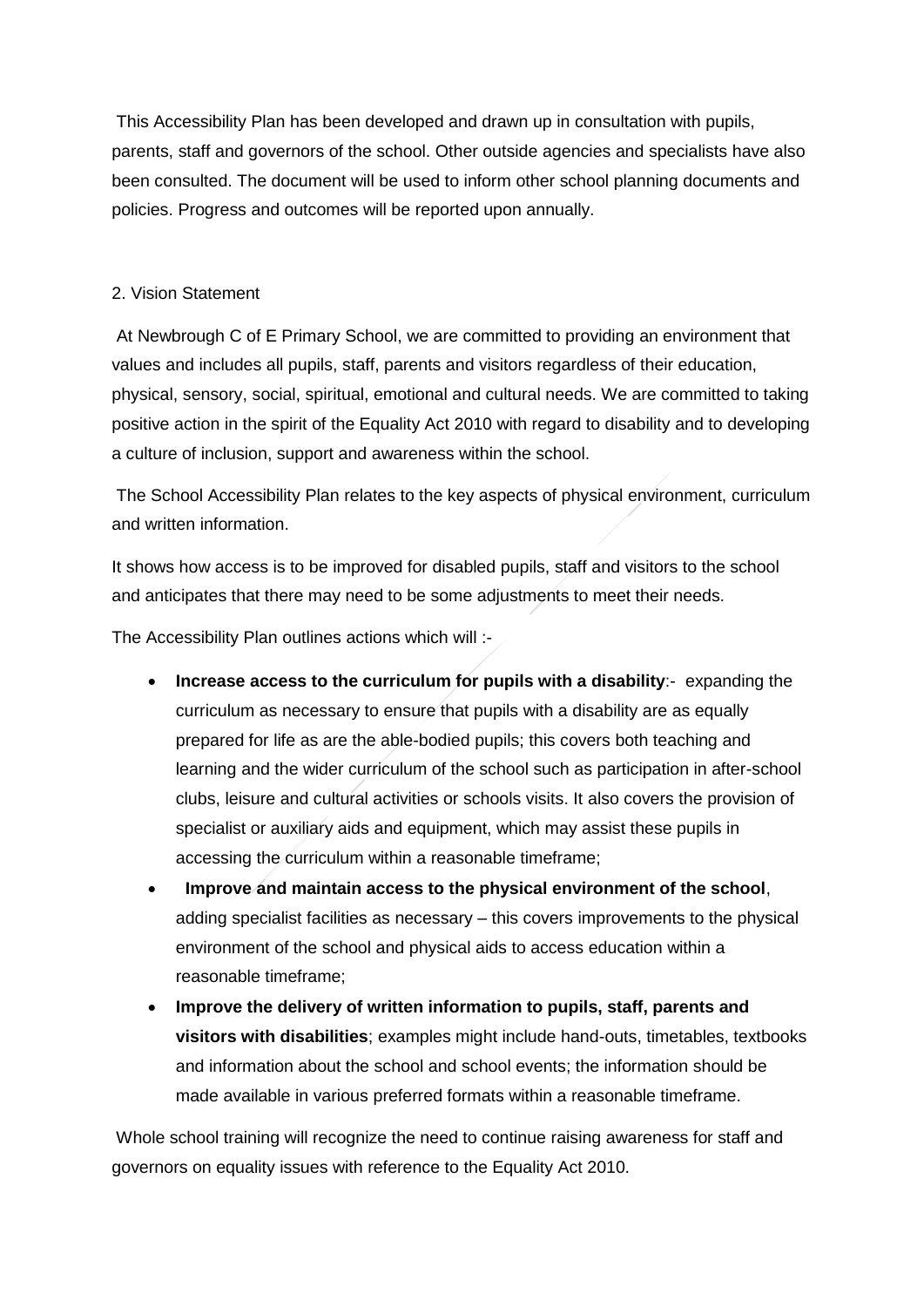This Accessibility Plan should be read in conjunction with the following school policies, strategies and documents:

- □ Asset Management Plan
- **D** Behaviour for learning Policy
- □ Critical Incident Support Plan
- $\Box$  Equal Opportunities Policy
- □ Health & Safety Policy
- □ Equality Plan
- □ School Prospectus
- □ School Action and Impact Plan
- □ Special Educational Needs Policy
- □ Staff Coode of Conduct

The Accessibility Plan for physical accessibility is informed by the Access Audit of the School, which remains the responsibility of the governing body. An accessibility audit will be completed by the school prior to the end of the period covered by this plan in order to inform the next.

Equality Impact Assessments will be undertaken as and when school policies are reviewed. The terms of reference for all governors' committees will include the need to consider Equality and Diversity issues as required by the Equality Act 2010.

The Accessibility Plan will be published on the school website.

The Accessibility Plan will be monitored through the Governor's Resource Management Committee.

The school will work in partnership with the Local Authority in developing and implementing this Accessibility Plan.

Approved Governors/HT

Date Jan 2021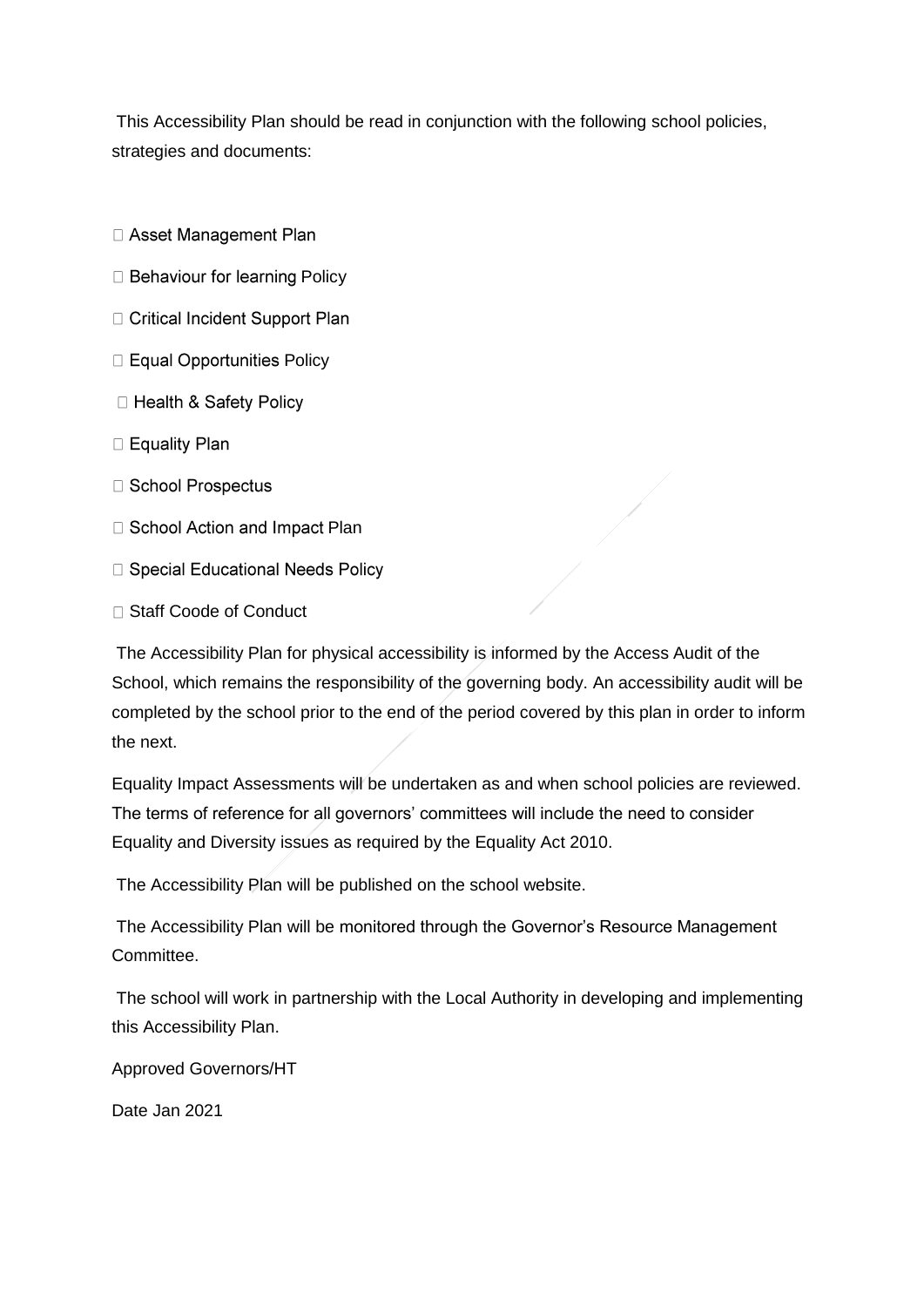#### 3. Aims and Objectives

#### Our Aims are:

- Increase access to the curriculum for pupils, staff or visitors with a disability,
- Improve and maintain access to the physical environment
- Improve the delivery of written information to pupils,

Our objectives are detailed in the Action Plan below

#### 4. Current good practice

We aim to ask about any disability or health condition in early communications with new parents and carers. For parents and carers of children already at the school, we collect information on disability as part of a survey of parents' views, or in conjunction with a letter home about a parents' evening.

#### 4.1 Physical Environment

Pupils with a disability participate in extra-curricular activities. Some aspects of extracurricular activities may present particular challenges, for example: lunch and break times for pupils with social/interaction impairments, after-school clubs for pupils with physical impairments, school trips for pupils with medical needs;

#### 4.2 Curriculum

There are areas of the curriculum to which disabled pupils may have limited or no access. However, staff work hard to ensure that barriers to learning are minimised. Some areas of the curriculum present particular challenges, for example: PE for pupils with a physical impairment, science and technology for pupils with a visual impairment, humanities for pupils with learning difficulties. Other issues may affect the participation of disabled pupils, for example: bullying, peer relationships, policies on the administration of medicines, the provision of personal care, the presence or lack of role models or images of disabled people: in effect, all the school's policies and procedures, written and unwritten.

#### 4.3 Information

Different forms of communication can be made available to enable all pupils, staff and visitors to express their views and to hear the views of others. Access to information is planned, with a range of different formats available for disabled pupils, parents and staff.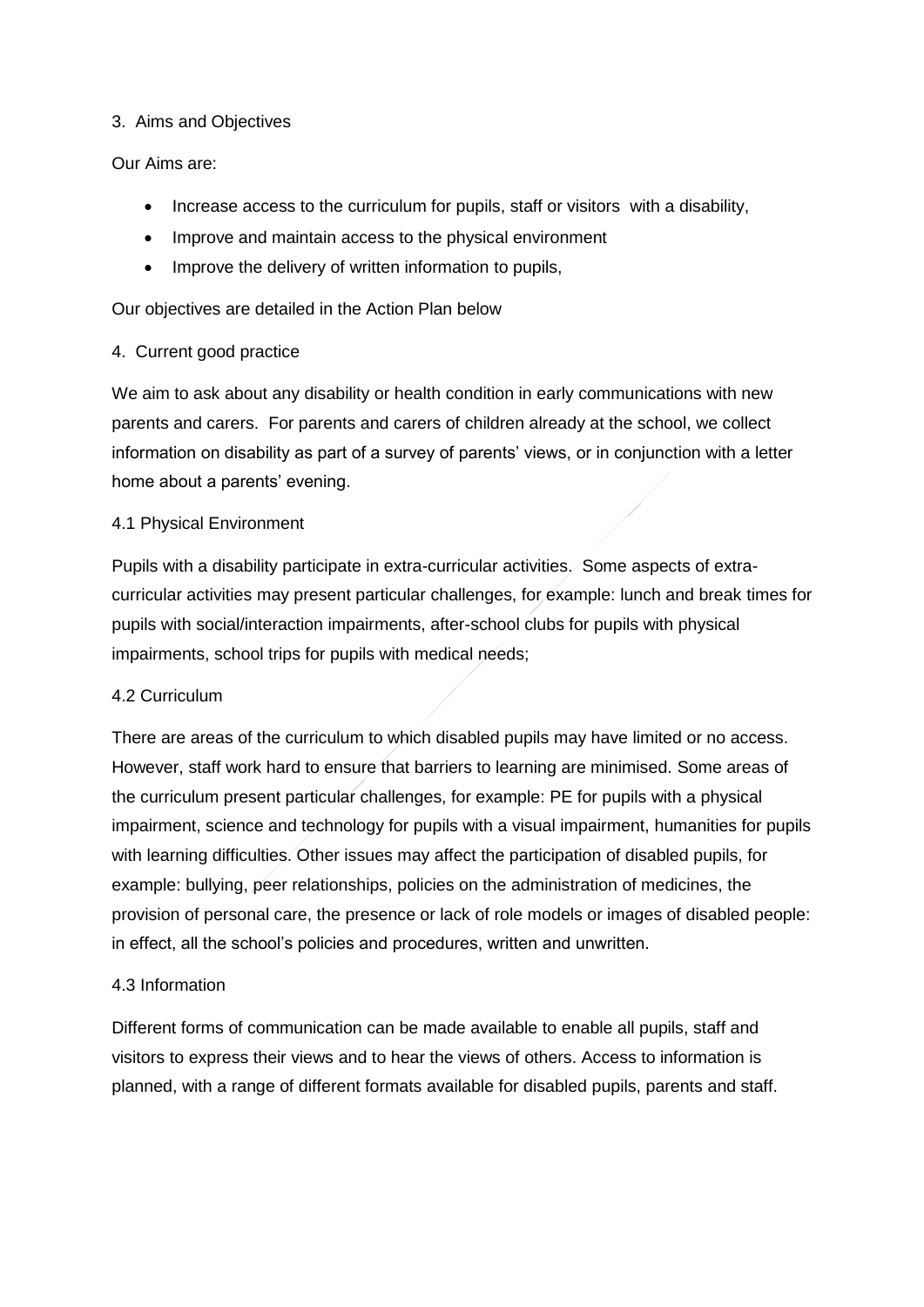#### 5. Access Audit

The school is a single storey building with wide corridors and several access points from outside. EYFS and KS1 areas could all be accessed via a mainly level external route as could the lower and Upper KS2 classrooms. There is a very low kerb outside the entrance to the side gate.

On-site car parking for staff and visitors is level. Many entrances to the school are either flat or ramped and all have wide doors fitted. The main entrance features a secure lobby. There is a disabled toilet available in the lobby area. This is fitted with a handrail and a pull emergency cord.

The school has internal emergency signage and escape routes are clearly marked.

6. Management, coordination and implementation

- We will consult with experts when new situations regarding pupils with disabilities are experienced.
- The Governors and Senior Leadership Team will work closely with the Local Authority and Diocese.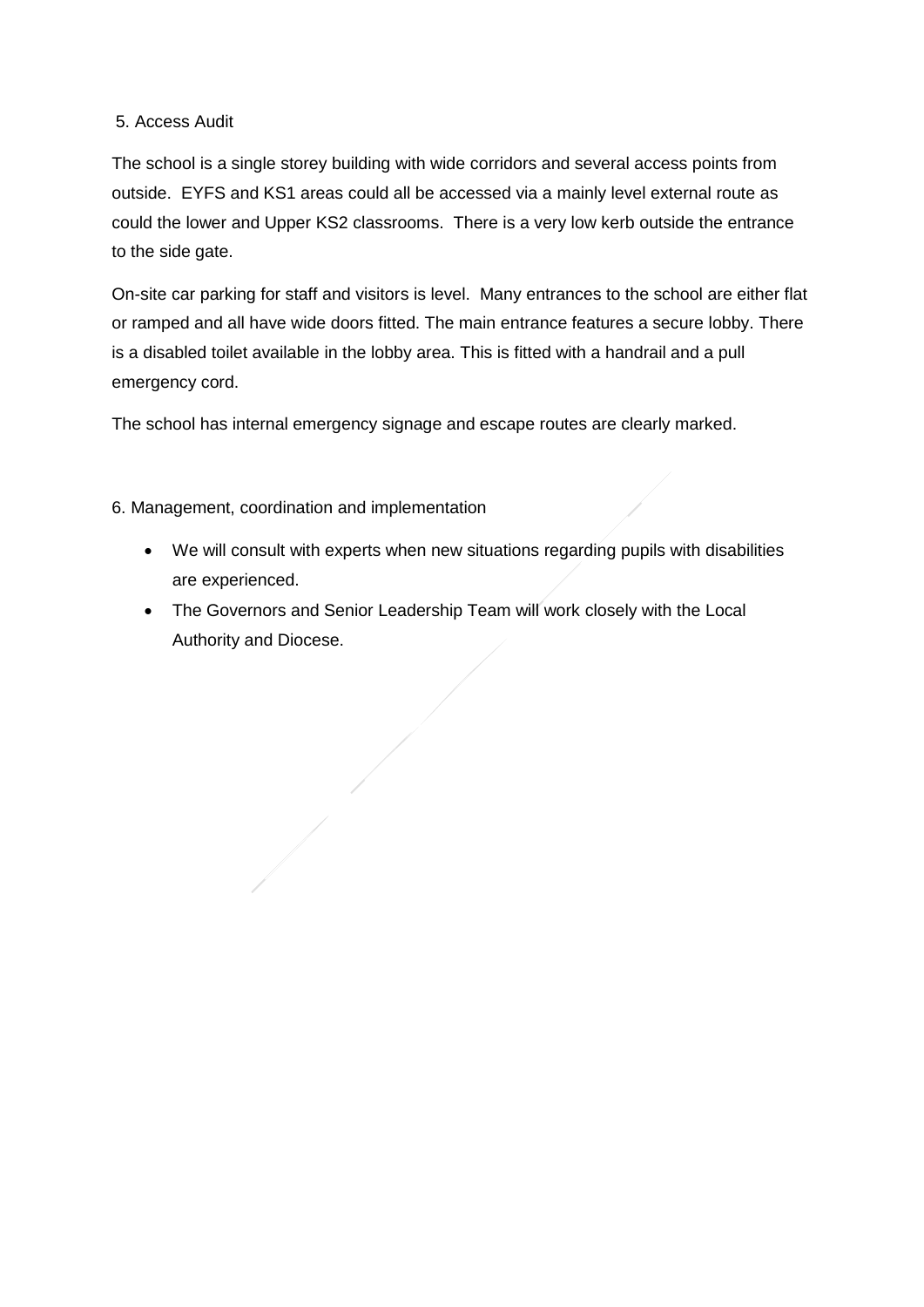## **6. Action Plan**

#### **Aim 1: To increase the extent to which disabled pupils can participate in the school curriculum.**

Our key objective is to reduce and eliminate barriers to access to the curriculum and to ensure full participation in the school community for pupils, and prospective pupils, with a disability.

|            | <b>Targets</b>                                                                                      | <b>Strategies</b>                                                                                                                                                                                                          | Timescale                                                                                                                   | <b>Responsibilities</b>         | Success criteria                                                                                                                                                                                                                  |
|------------|-----------------------------------------------------------------------------------------------------|----------------------------------------------------------------------------------------------------------------------------------------------------------------------------------------------------------------------------|-----------------------------------------------------------------------------------------------------------------------------|---------------------------------|-----------------------------------------------------------------------------------------------------------------------------------------------------------------------------------------------------------------------------------|
|            | To liaise with other<br>Nursery providers and<br>parents to review<br>potential intake each<br>term | To identify pupils who may<br>need provision which is<br>additional to or different from<br>planned provision for each<br>intake                                                                                           | Each term                                                                                                                   | HT/ EYFS teacher                | Procedures/equipment /<br>ideas set in place by<br>beginning of each term                                                                                                                                                         |
|            | To establish close<br>liaison with parents                                                          | Class teachers meet with<br>parents in autumn term to<br>ensure targets are set for<br>reducing/ removing barriers<br>to learning and participation<br>in wider school activity<br>Targets are reviewed at least<br>termly | End of Autumn term<br>2020 and each<br>subsequent autumn<br>term<br>Review meeting in<br>spring and summer<br>terms minimum | Class teachers/<br><b>SENCo</b> | Children with SEND<br>have clearly identified<br>targets and strategies<br>are in place to ensure<br>that they participate fully<br>in all aspects of school<br>life including lunchtime,<br>playtimes and after<br>school clubs. |
| Short term | To ensure full access to<br>the curriculum for all                                                  | A differentiated curriculum<br>with alternatives offered in<br>terms of activities, resources<br>or level of support;<br>A programme of CPD<br>delivered to ensure staff are<br>confident with this.                       | Ongoing<br>CPD-termly staff<br>meeting delivered by<br><b>SENCO</b>                                                         | Class teachers/<br><b>SENCO</b> | Children with identified<br>SEND are making good<br>progress in relation to<br>their starting point.                                                                                                                              |
|            |                                                                                                     |                                                                                                                                                                                                                            |                                                                                                                             |                                 |                                                                                                                                                                                                                                   |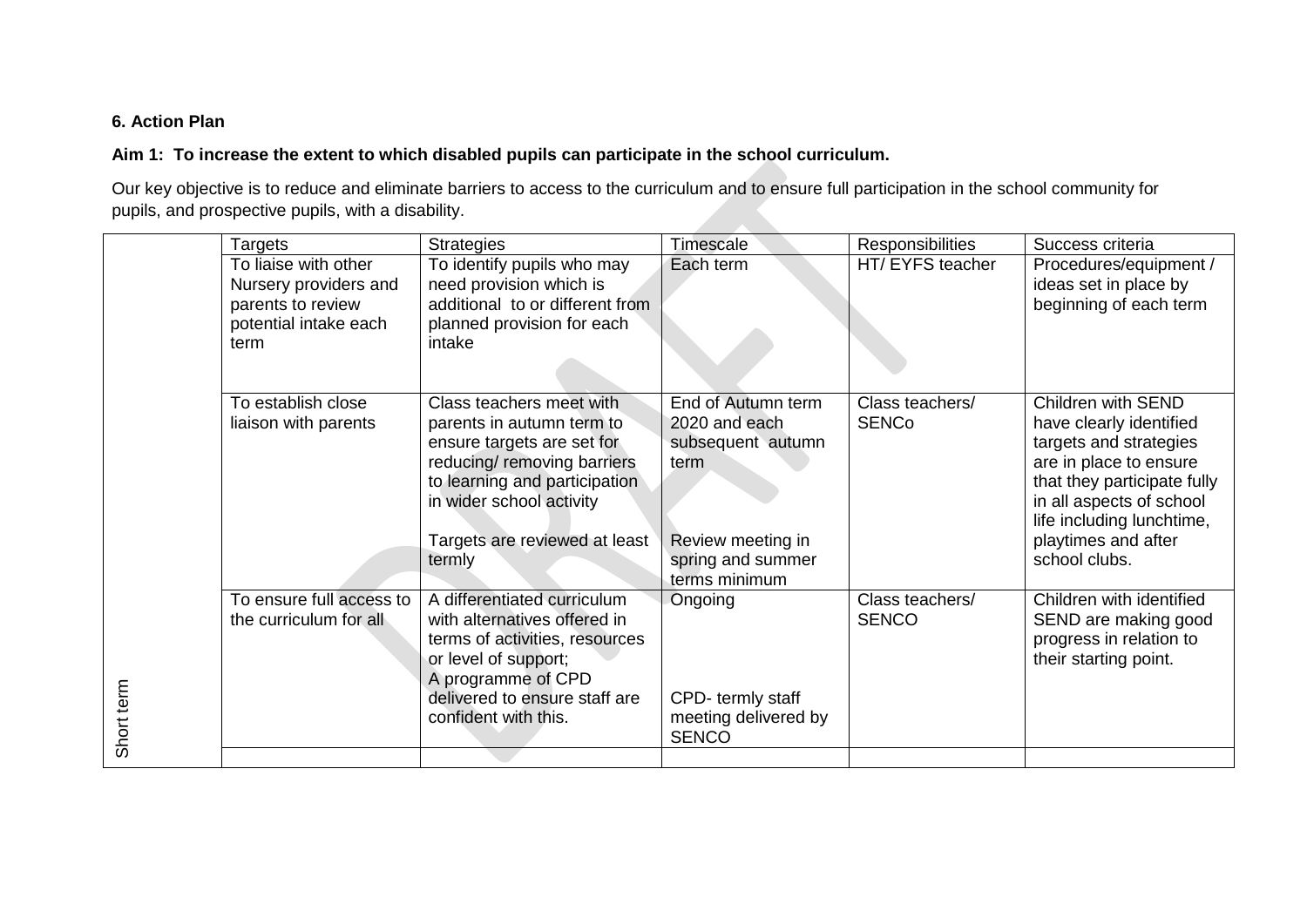|             | <b>Targets</b>                                                                                                                                                    | <b>Strategies</b>                                                                                                                                                                                                                                                                                                                                                                                                                                                                                                                                                   | Timescale | Responsibilities | Success criteria                                                                                                                                                                                                                  |
|-------------|-------------------------------------------------------------------------------------------------------------------------------------------------------------------|---------------------------------------------------------------------------------------------------------------------------------------------------------------------------------------------------------------------------------------------------------------------------------------------------------------------------------------------------------------------------------------------------------------------------------------------------------------------------------------------------------------------------------------------------------------------|-----------|------------------|-----------------------------------------------------------------------------------------------------------------------------------------------------------------------------------------------------------------------------------|
|             | To review attainment of<br>all SEN pupils.                                                                                                                        | <b>SENCO/ Pupil progress</b><br>meetings<br>Scrutiny of assessment<br>system<br>Regular liaison with parents                                                                                                                                                                                                                                                                                                                                                                                                                                                        | ongoing   | HT/SENCO         | Progress of pupils with<br>SEND is accurately<br>tracked so that their<br>targets and support can<br>be accurately matched to<br>ongoing need                                                                                     |
|             | To monitor attainment<br>of<br>Able, G & T pupils                                                                                                                 | Able/ G&T booster<br>groups/activities planned<br>over the course of the year<br><b>Differentiation includes</b><br>additional challenge activities<br>in each subject                                                                                                                                                                                                                                                                                                                                                                                              | ongoing   | <b>SENCo</b>     | Pupils identified as G<br>and T make<br>proportionate progress<br>and achieve at high<br>level.                                                                                                                                   |
| Medium term | To promote the<br>involvement of disabled<br>students in classroom<br>discussions/activities<br>To take account of<br>variety of learning<br>styles when teaching | Within the Curriculum, the<br>school aims to provide full<br>access to all aspects of the<br>curriculum by providing<br>(where appropriate)<br><b>Wheelchair access</b><br>Screen magnifier software<br>for the visually impaired<br>□ Features such as sticky<br>keys and filter keys to aid<br>disabled users in using a<br>keyboard<br>□ Giving alternatives to<br>enable disabled pupils to<br>participate successfully in<br>lessons<br>$\Box$ Creating positive images of<br>disability within the school so<br>that pupils grow into adults<br>who have some |           |                  | Variety of learning styles<br>and multisensory<br>activities evident in<br>planning and in the<br>classrooms.<br>Ensuring that the needs<br>of all disabled pupils,<br>parents and staff are<br>represented within the<br>school. |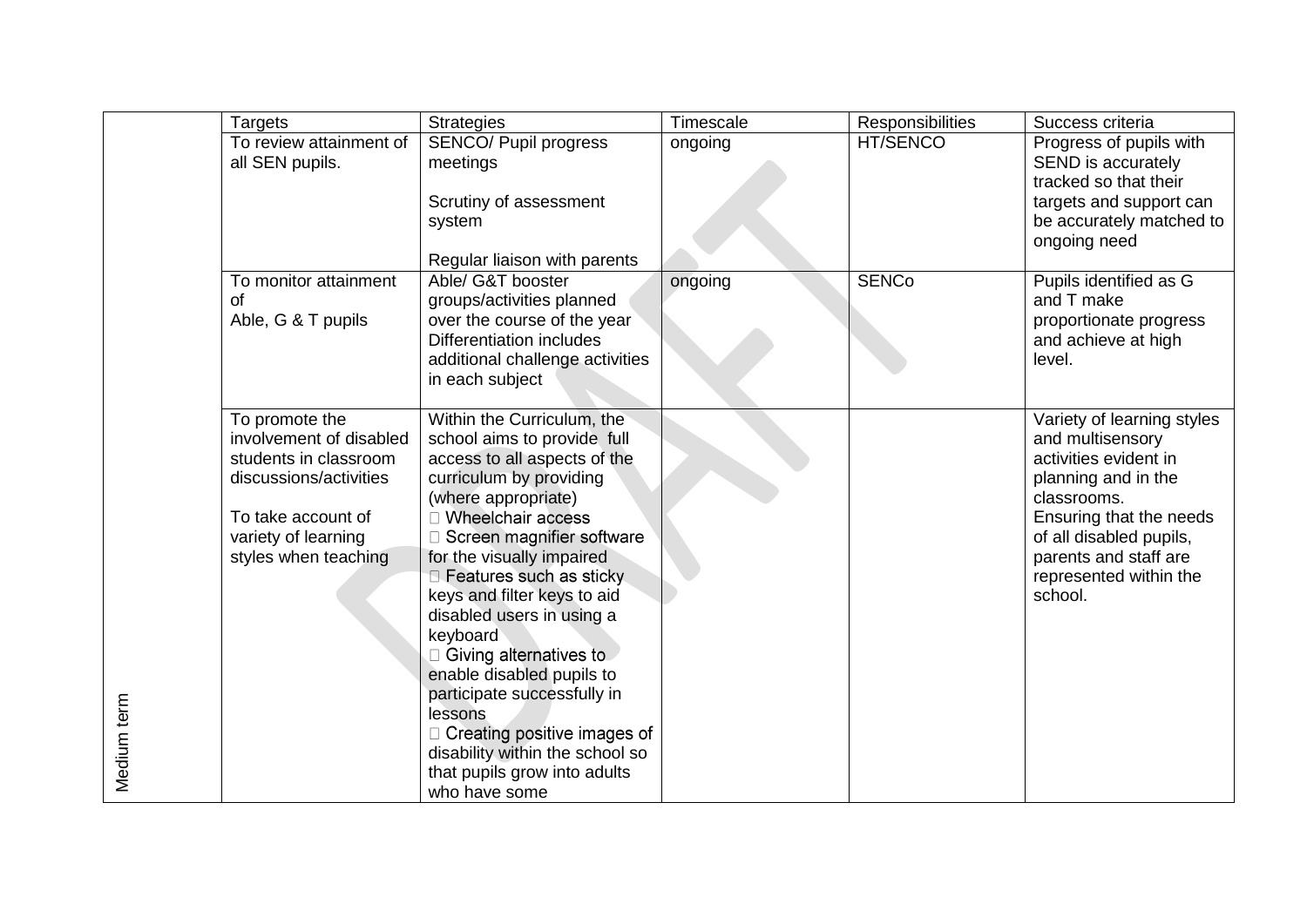|  | <br>understanding<br>needs<br>) of the |  |  |
|--|----------------------------------------|--|--|
|  | .<br>bled people.<br>ui disar<br>Οt    |  |  |

|      | Targets                                            | <b>Strategies</b>                                  | Timescale                                | <b>Responsibilities</b>       | Success criteria                           |
|------|----------------------------------------------------|----------------------------------------------------|------------------------------------------|-------------------------------|--------------------------------------------|
|      | To evaluate and review                             | Time is given to monitoring                        | ongoing                                  | SENCO/HT                      | Report is made to                          |
|      | the above short and                                | and evaluating progress                            |                                          |                               | relevant committee                         |
|      | long term targets                                  | against targets                                    |                                          |                               | annually                                   |
|      | annually                                           |                                                    |                                          |                               |                                            |
|      | And report to                                      |                                                    |                                          |                               |                                            |
|      | Governors                                          |                                                    |                                          |                               |                                            |
|      | To review all statutory<br>policies to ensure that | Curriculum policies to be<br>reviewed on a rolling | By the end of 3 year<br>monitoring cycle | HT/ subject co-<br>ordinators | All policies include<br>reference to equal |
|      | they reflect inclusive                             | programme by subject co-<br>ordinators             |                                          |                               | opportunities and any                      |
| term | practice and procedure                             |                                                    |                                          |                               | adjustments needed<br>to ensure this is a  |
|      |                                                    |                                                    |                                          |                               | reality                                    |
| ဥ    |                                                    |                                                    |                                          |                               |                                            |
|      |                                                    |                                                    |                                          |                               |                                            |

**Aim 2 : To improve the physical environment of the school to increase the extent to which disabled pupils/ adults can take advantage of education and associated services.** 

|                     | Targets                                 | <b>Strategies</b>                                                                              | Timescale  | <b>Responsibilities</b> | Success criteria                  |
|---------------------|-----------------------------------------|------------------------------------------------------------------------------------------------|------------|-------------------------|-----------------------------------|
| 亟                   | Lower the kerb<br>outside the side gate | Investigate grant funding for<br>kerb replacement<br>Identify company to carry<br>out the work | April 2021 | HT/SENDco               | Level access to side<br>of school |
|                     |                                         |                                                                                                |            |                         |                                   |
|                     |                                         |                                                                                                |            |                         |                                   |
| $\overline{\omega}$ |                                         |                                                                                                |            |                         |                                   |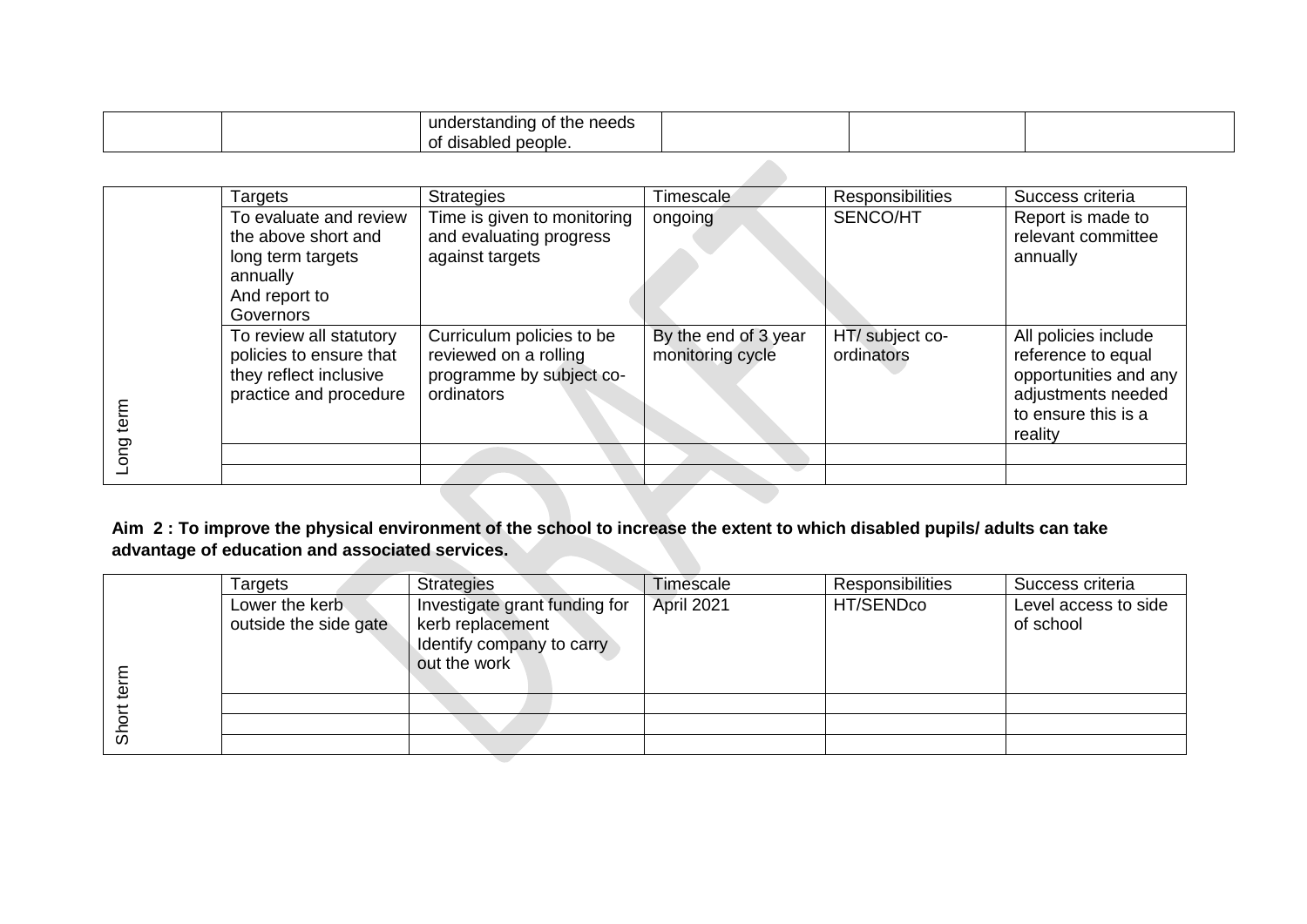|             | Targets                                                                                                       | <b>Strategies</b>                                                                                                                                                                                                                                                                                                                                                                  | Timescale         | <b>Responsibilities</b> | Success criteria |
|-------------|---------------------------------------------------------------------------------------------------------------|------------------------------------------------------------------------------------------------------------------------------------------------------------------------------------------------------------------------------------------------------------------------------------------------------------------------------------------------------------------------------------|-------------------|-------------------------|------------------|
|             | To ensure that all user<br>groups are able to<br>access the school                                            | Create access plans for<br>individual children as<br>necessary.<br>Undertake confidential<br>survey of staff and<br>governors to ascertain<br>access needs and make<br>sure they are met in the<br>school and meetings.<br>$\Box$ Include questions in the<br>confidential pupil<br>information questionnaire<br>about parents/carers' access<br>needs and ensure these are<br>met | As required       | HT/SENDCo               | Plans completed  |
| Medium term | To ensure that the<br>medical needs of all<br>pupils are met fully<br>within the capability of<br>the school. | Meet with parents, liaise with<br>external agencies, identify<br>training needs and establish<br>individual protocols where<br>needed.                                                                                                                                                                                                                                             | Ongoing as needed | HT/SENCO                |                  |

|  | Targets            | <b>Strategies</b>              | <b>Timescale</b> | <b>Responsibilities</b> | Success criteria       |
|--|--------------------|--------------------------------|------------------|-------------------------|------------------------|
|  | Improve physical   | The school will take account   | ongoing          | HT/ Caretaker/          | Overtime, the school   |
|  | environment of the | the needs of pupils, staff and |                  | Premises committee      | becomes more           |
|  | school             | visitors with physical         |                  |                         | accessible to all user |
|  |                    | difficulties and sensory       |                  |                         | groups                 |
|  |                    | impairments when planning      |                  |                         |                        |
|  |                    | and undertaking future         |                  |                         |                        |
|  |                    | improvements and               |                  |                         |                        |
|  |                    | refurbishments of the site     |                  |                         |                        |